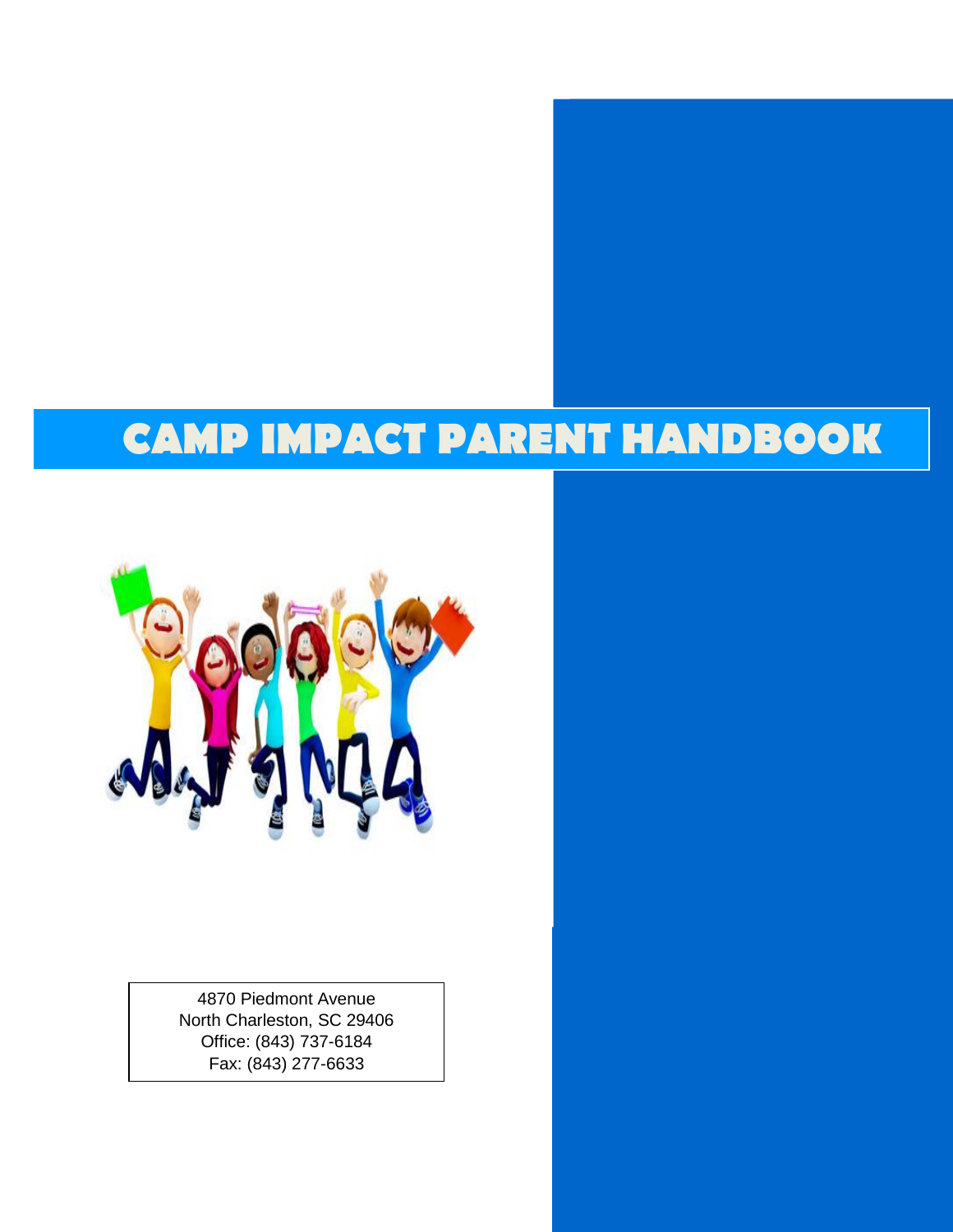## **Welcome!**

Welcome to Camp Impact. We are so excited to have your child(ren) join us for an exciting summer at the Camp Impact. It is our goal to provide an engaging, fun and safe environment for all children that encourages them to develop their interests and abilities, while they build friendships and a sense of belonging to our community. By providing activities that require teamwork and cooperation, we teach campers core Christian values that emphasize respect for individuals and responsibility to the community.

## **Important Contacts for Camp Impact:**

To get a message to your child's camp counselor, to discuss child's attendance / enrollment, payment or for general questions contact the **Camp Office at 843-737-6184 ext. 102 or email the Rachel Johnson, Director of Operations at** rjohnson@harvestpointecdc.com.

For questions regarding camp policies, to discuss staff related questions or behavior management issues contact **Prayonda Cooper, Program Director at (843) 737-6184 ext. 108.**

## **Registration/Enrollment**

**Registrations must include payment** and payment plan. Camp Impact also reserves the right to deny or limit service due to non-payment or prior outstanding financial obligations to the Camp Impact. Spaces in camp are limited. Once the limit is reached, registrations and/or reservations will be denied unless space becomes available.

# **Enrollment**

Children will be considered enrolled in Camp Impact after payment and all required forms are received. The following are required for all children attending Camp

- Camp Registration Form
- Current Immunization Record, Insurance card and health History form (online forms at campdoc.com)
- Medication Permission forms (for any prescription medication or over the counter product to be administered to your child)
- Permission to apply sunscreen (preschool Only)
- Transportation permission form
- Photo Release Form
- Receipt of Camp Impact Summer Camp Parent Handbook and Policies

Camp Impact Parent Handbook pg. 2 Revised 03/2019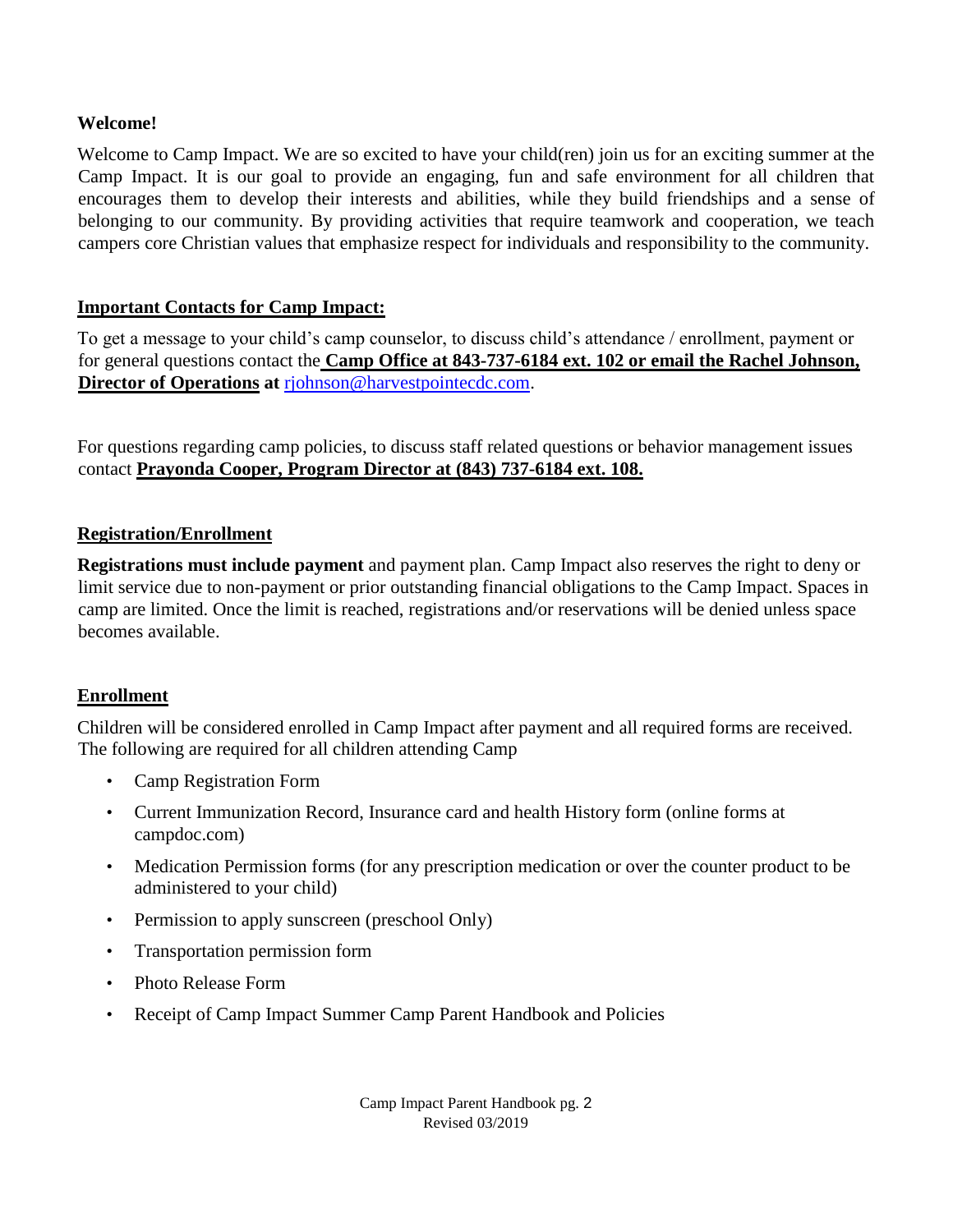# **Financial Policies**

## **Payment**

A deposit of \$40.00 per person or \$65 per family (2 or more children) is due at the time of registration. Balance of payment will be due every Friday prior to the upcoming week, unless you enrolled during early bird special.

# **Cancellation/Withdrawal and Refund Policy**

- Cancellations and withdrawals must be requested in writing, to Rachel Johnson at [rjohnson@harvestpointecdc.com](mailto:rjohnson@harvestpointecdc.com)
- Cancellations and withdrawals on or before June  $15<sup>th</sup>$ : full refund less \$40 per person, \$65 per family (2 or more children) registration fee. Any drops after June  $15<sup>th</sup>$  follow the below refund policy.
	- o Two FULL weeks prior to the week you are dropping 50% refund less \$35.00 registration.
	- o One FULL week prior to the week you are dropping: 25% refund less \$35.00 registration.
	- o Less than SEVEN days' notice results in no refunds of dropped week.
- Unused camp days cannot be refunded or substituted with additional camp days. No refunds, other than according to the above schedule, are given for vacations, sick days or other absences from camp.
- Refunds are processed after camp is concluded, unless a complete drop is requested prior to the start of camp. No refunds will be processed during camp.

# **Scholarship Assistance**

If you are having financial difficulty, please contact Rachel Johnson at [rjohnson@harvestpointecdc.com](mailto:rjohnson@harvestpointecdc.com) for scholarship information. Scholarship applications must be submitted by May 15<sup>th</sup> to be considered for the current camp season.

# **Typical Day at Camp**

| 6:30 am $-8:00$ am                   | <b>Before-Care Activities</b>            |
|--------------------------------------|------------------------------------------|
| $8:00 \text{ am} - 8:30 \text{ am}$  | <b>Breakfast</b>                         |
| $8:30$ am $-8:45$ am                 | General Assembly – Daily Character Trait |
| $9:00 \text{ am} - 11:00 \text{ am}$ | Academia                                 |
| $11:00$ am $-11:30$ am               | Lunch.                                   |
| $11:30$ am $-12:30$ pm               | <b>Outdoor Activities</b>                |
| $12:30 \text{ pm} - 1:30 \text{ pm}$ | Creative Arts / Rest Period              |
| 1:30 am $-$ 3:30 pm                  | Special Area                             |
| $3:30 \text{ pm} - 4:00 \text{ pm}$  | Snack, Wrap-Up & Review                  |
| $4:00 \text{ pm} - 6:30 \text{ pm}$  | Dismissal & After-Care Activities        |
|                                      | Camp Impact Parent Handbook pg. 3        |

Revised 03/2019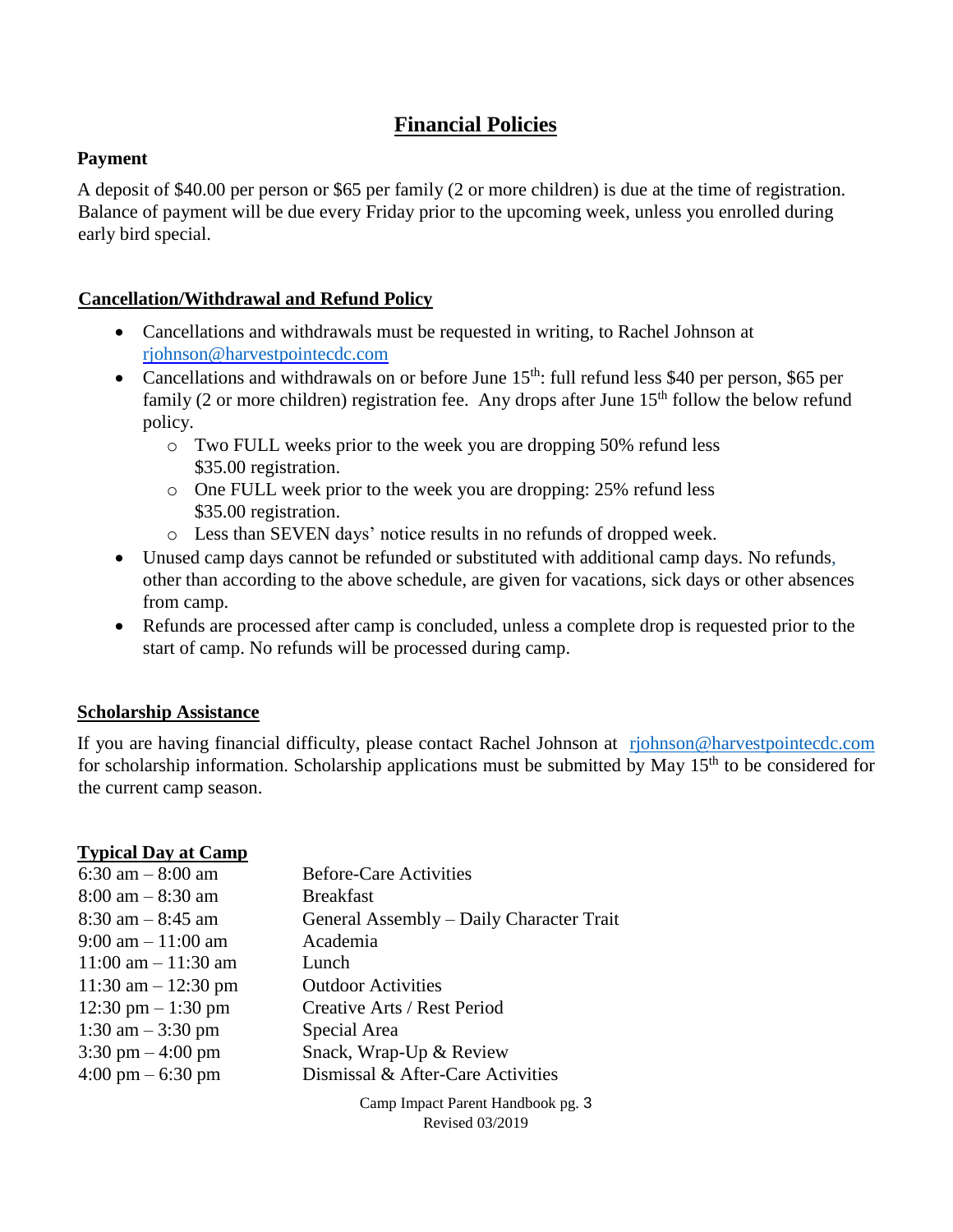# **Camp T-Shirts**

Camp Impact Summer Camp provides one t-shirt at the third week of camp.

# **Drop Off & Pick Up**

All camp drop-off and pick-up will take place at the Impact Center front entrance.

**Parents who wish to pick their children up before normal dismissal must contact the camp office to make arrangements for early pick up. Children needing aftercare will be in the Impact Center Building in Room 105. Parents must walk in to pick up child and sign child out.** 

**On the Emergency Contact/Authorized Pick Up Form** there is space to list emergency contacts and the other people authorized to pick up your child. Campers will be checked out only to an authorized adult. Please make sure that anyone picking your child up is prepared to show photo ID upon request by a Camp Impact staff person.

If, for any reason, your child will be picked up by someone other than those people listed on the Emergency/Pick Up form, you must provide advanced notice in **writing**. **When sending a note about dismissal changes, it must include the name of the person picking up, the date and your signature**. Whoever is picking up your child must be prepared to show a photo ID. If someone who is not listed comes to pick up your child and we have no note/message, and cannot reach you, we will refuse to release your child. **For us to legally stop a non-custodial parent from taking a child, a copy of the court order must be on file.**

# **What to Bring Each Day**

Please make sure that all items your child brings or wears to camp are labeled with his or her name. Camp Impact is not responsible for lost or stolen items. Your child should come to camp each day with the following:

- Backpack
- Baseball cap or sun visor
- Insect repellant (optional)
- Sunscreen **– please put sunscreen on your camper before they arrive at camp in the morning. Sunscreen may be applied through the day.**
- Sneakers closed toe shoes
- A change of clothing in a 2-gallon sized Ziploc bag labeled with your child's name for accidents. (Children 4 and 5 years of age)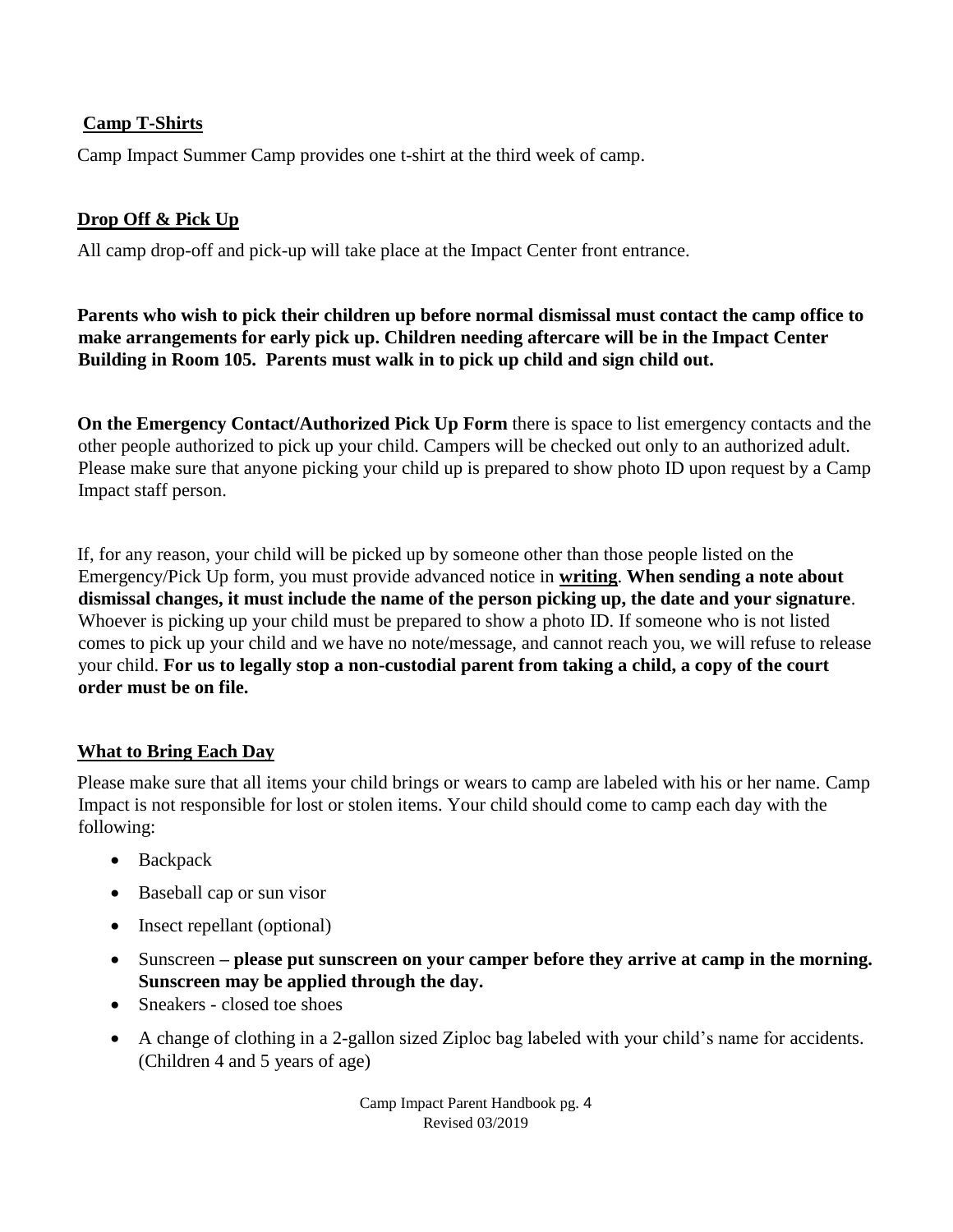## **Camp Attire**

- Campers are encouraged to wear comfortable, casual clothes, t-shirts, shorts (2 inches above the knee), jeans, joggers and sneakers.
- **Please label all your camper(s) items.**

**PLEASE DO NOT SEND** portable CD players, iPods, iPads or other MP3 players, electronic games, toys, cell phones, cameras, trading cards or money to camp with your child. Also, please discourage your child from bringing anything that he/she does not want lost or damaged.

## **Communication**

Through the week you will receive information and pictures detailing your child's activities and informing you of upcoming events

### **Absences**

If your child is going to be absent from camp, please contact the camp office at 843-737-6184 ext. 102 or by e-mail at riohnson@harvestpointecdc.com prior to 9:00 am. Although we realize campers miss camp for all reasons, there is no refund, credit or extension for missed days of camp.

**Rain Days/Hot Days** – In the event of rain, children should bring all necessary items, as if it were sunny day. In some cases, regular programming is alerted, and special programs are prepared in advance. Field trips may also be planned. The Program Director will use their best judgment to determine whether to keep campers outside. Parents will be notified via email of plans.

### **Visitors at camp**

You are welcome to visit camp at any time. Please contact your camp director to make arrangements. Camp personnel have been instructed to questions all non-familiar people in the facility.

### **Counselors and Groups**

Each camp group has two counselors. All Camp Impact staff members receives staff training before camp begins. A criminal background check is completed for all camp staff.

> Camp Impact Parent Handbook pg. 5 Revised 03/2019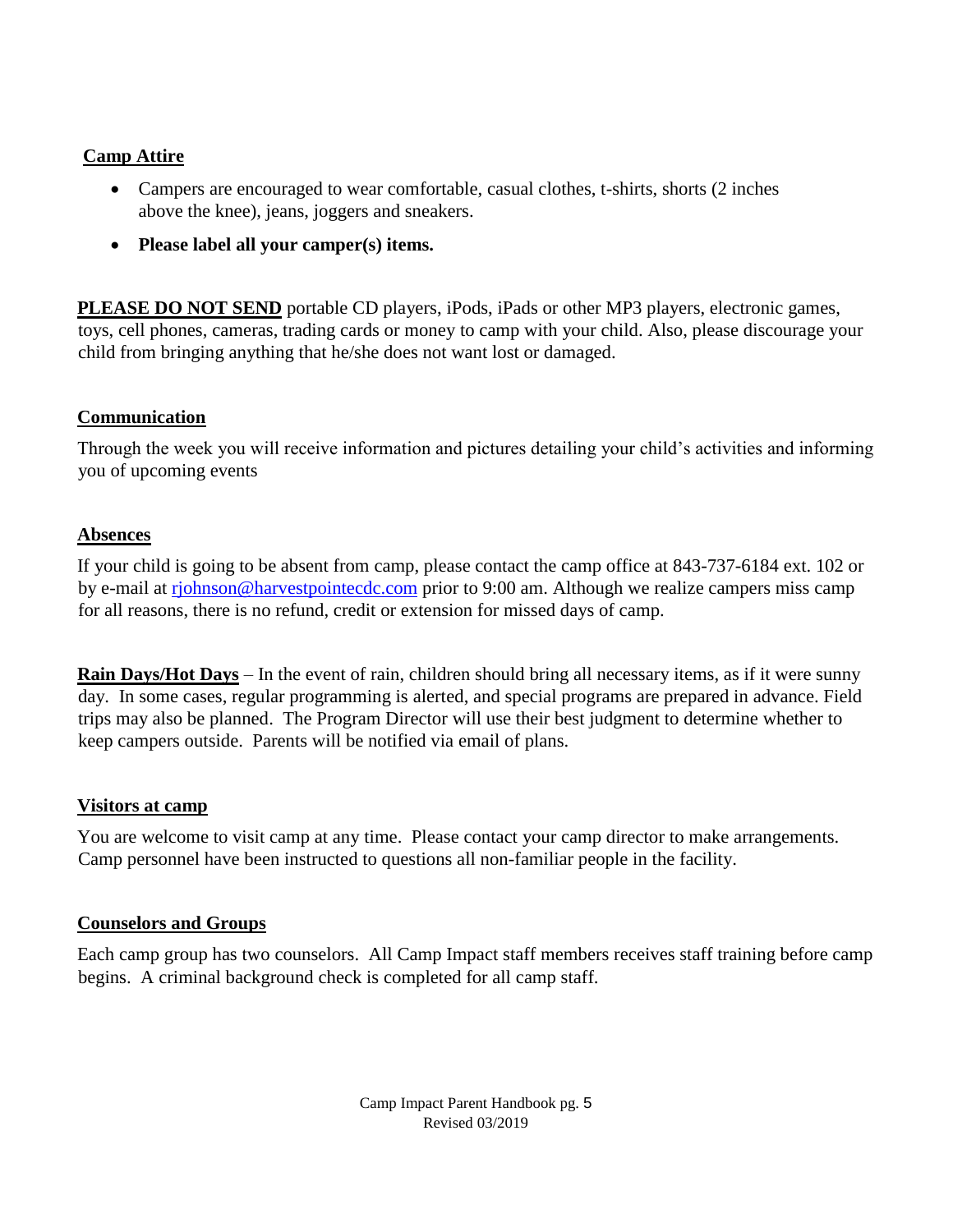#### **Lunch, Food and Snacks**

Lunch is provided for campers in our program daily. Lunch menu is available in the Impact Center office and on Harvest Pointe Child Development website.

## **Camp Impact provide campers with snacks during camp. Allergies –Any camper with an allergy will be provided an appropriate snack.**

### **Lost and Found**

Lost and Found items can be found in the Program Directors office.

### **Photographs**

We may take photographs of your child for promotional purposes of Camp Impact programs or events. Your signature on the Camp registration form provides us with permission to use your child's photograph for these purposes. **Please inform us in advance if you do not want your child's image used for any reason.** 

# **Medication Information**

#### **Communicable and Infectious Diseases**

Camp Impact wants to maintain a healthy school environment by taking steps to prevent the spread of communicable diseases. The term "communicable disease" refers to an illness which arises because of a specific infectious agent, which may be transmitted either directly or indirectly by a susceptible host or infected person or animal to other persons.

Any student with a communicable disease for which immunization is required or is available, will be temporarily excluded from school while ill and during recognizable periods of communicability. Students with communicable diseases for which immunization is not available will be excluded from school while ill. If the nature of the disease and circumstances warrant, Camp Impact may require an independent physician's examination of the student to verify the diagnosis of communicable disease. Camp Impact reserves the right to make all final decisions necessary to enforce its communicable disease policy and to take all necessary action to control the spread of communicable disease within the school.

Any child who is diagnosed as carrying a disease classified as "communicable" is not allowed to become or remain enrolled at Camp Impact if the disease is present. Once the school has written verification from a physician that such a child has become disease free, he or she may be considered for enrollment or reenrollment at Camp Impact. This policy applies to, but is not limited to, all diseases that may be sexually transmitted, including Acquired Immunodeficiency Syndrome (AIDS). For school purposes, any student testing positive for antibodies to the AIDS virus is considered to be infected with the virus. Camp Impact believes that these measures serve to minimize the further spread of diseases.

> Camp Impact Parent Handbook pg. 6 Revised 03/2019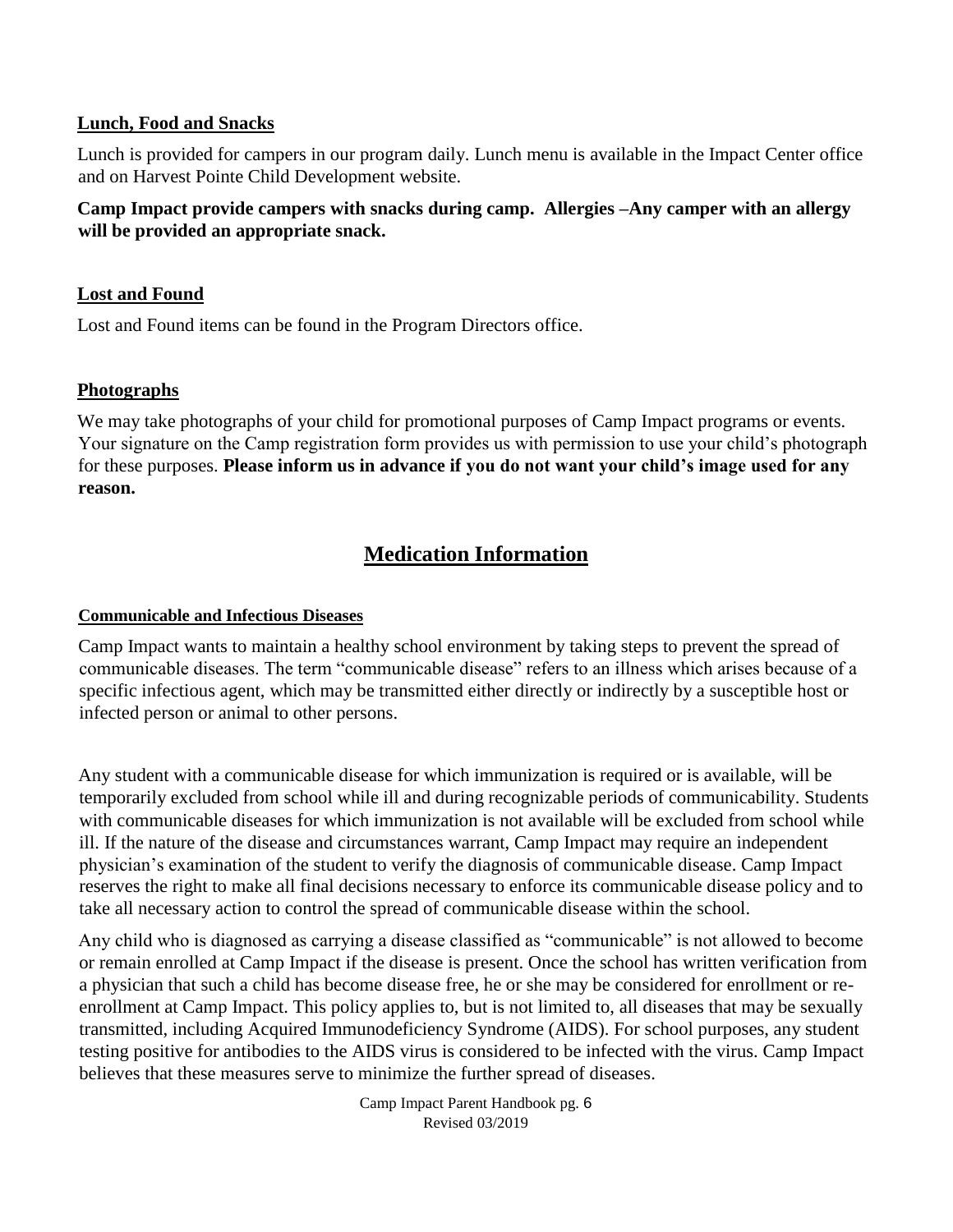# **Communicable Childhood Diseases**

When diagnosed with any of the following diseases, a child must have written consent from either a physician or the Health Department to return to school:

- Chicken Pox
- Measles
- Mumps
- Pinworms
- Scabies
- Ringworm
- Impetigo
	- Pink Eye
- Strep Throat
- Lice
- Mononucleosis
- Fifth's Disease
- Meningitis

# **First Aid Procedure**

• Pneumonia

• Whooping Cough

- 1. First aid treatment will be administered to stop bleeding, restore breathing, or prevent shock or infection, up to and including CPR.
- 2. Parents will be notified immediately. If they cannot be reached, efforts will be made to find out which physician is to be secured or where the child should be taken. This information must be completed on the DSS Health Form 2900 (5-year-old only) and will be on file for each student in case parents cannot be reached.
- 3. A representative of the camp staff will stay with child until the parent arrives.
- 4. Internal medication will be given only by or on the order of a physician.

# **Illness**

For the well-being and health consideration of all students and staff, parents are asked to keep home any student with a fever and/or a contagious illness. It is the policy of Camp Impact that a student must stay home with:

- Fever (24-hours free)
- Vomiting (24-hours free)
- Flu symptoms
- Diarrhea
- Colored nasal discharge
- Persistent cough
- Strep Throat (24 hours on medication)
- Pinkeye (24 hours on medication)
- Lice (24 hours on medication)
- Mononucleosis (until released by physician to return to school)
- Any other communicable diseases

Camp Impact Parent Handbook pg. 7 Revised 03/2019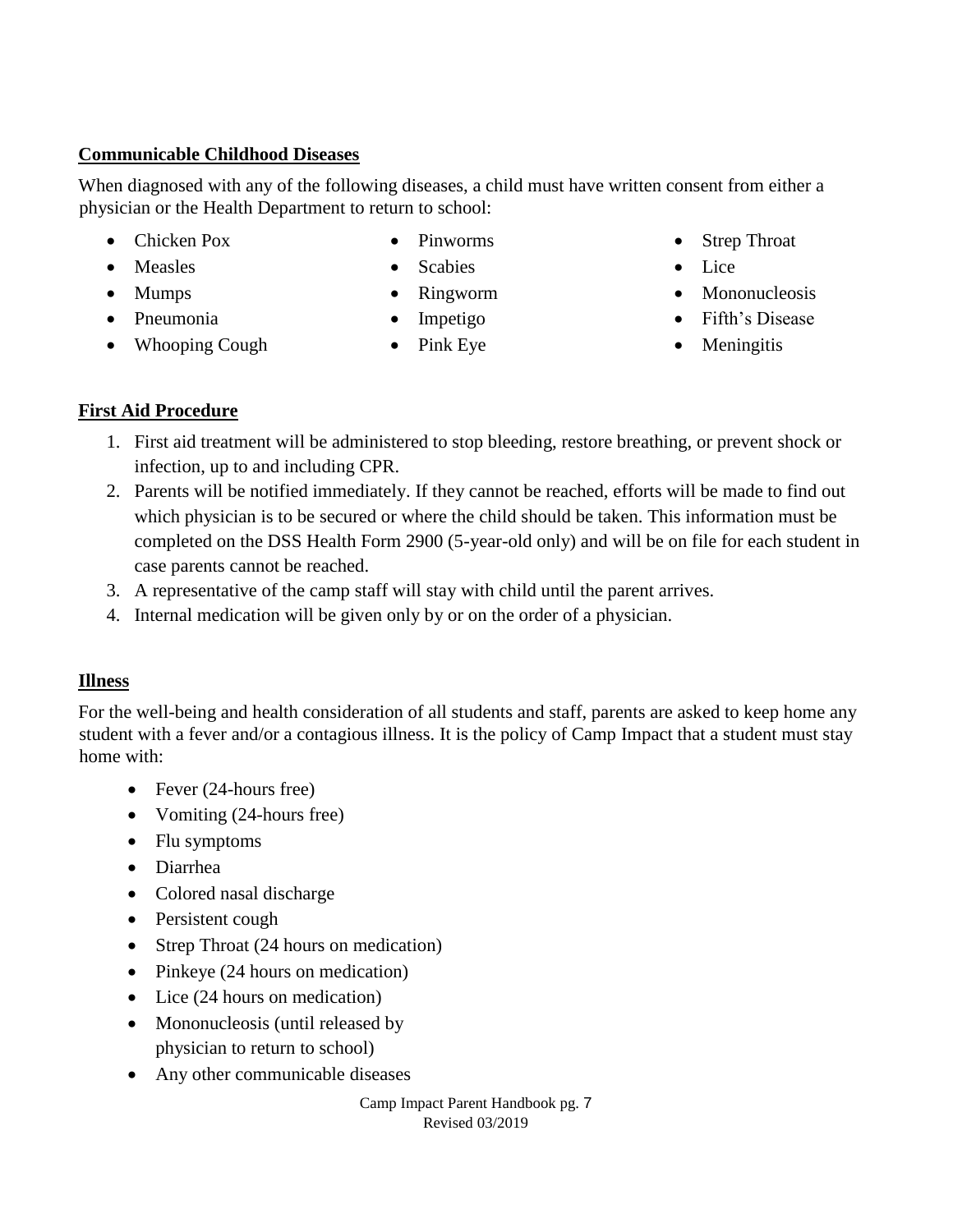## **Immunizations**

South Carolina state law requires Camp Impact to have on file current immunization records recorded on SC DHEC Form 1148 and medical records for each student.

It is the responsibility of parents to keep up-to-date records in the school office.

# **Medication Policy**

Written, signed and dated parental consent is required prior to the administration of any prescription or over-the-counter medication or administration of special medical procedures.

- All medication shall be used only for the child for whom the medication is prescribed or labeled.
- Medications shall not be given more than the recommended dose. Prescribed special medical procedures ordered for a specific child shall be written, signed and dated by a physician or other legally authorized healthcare provider.
- All medications shall be kept in their original labeled containers and have child protective caps. The child's first and last name shall be on all medications.
- The parent must complete a Medication Release Form indicating date, dosage and time to be administered.

## **Child Abuse**

Camp Impact staff is legally required to report any instance of observed or suspected child abuse or neglect.

# **Responsibilities of Program, Parents, and Children**

### **Program's Responsibilities**

- To provide a positive, safe and enriching environment that meets the developmental needs of children.
- To provide caring staff who show genuine respect for children and provide positive role models.
- To keep parents informed through regular newsletters, flyers and personal communication.
- To promptly notify parents about concerns regarding your child's health or behavior.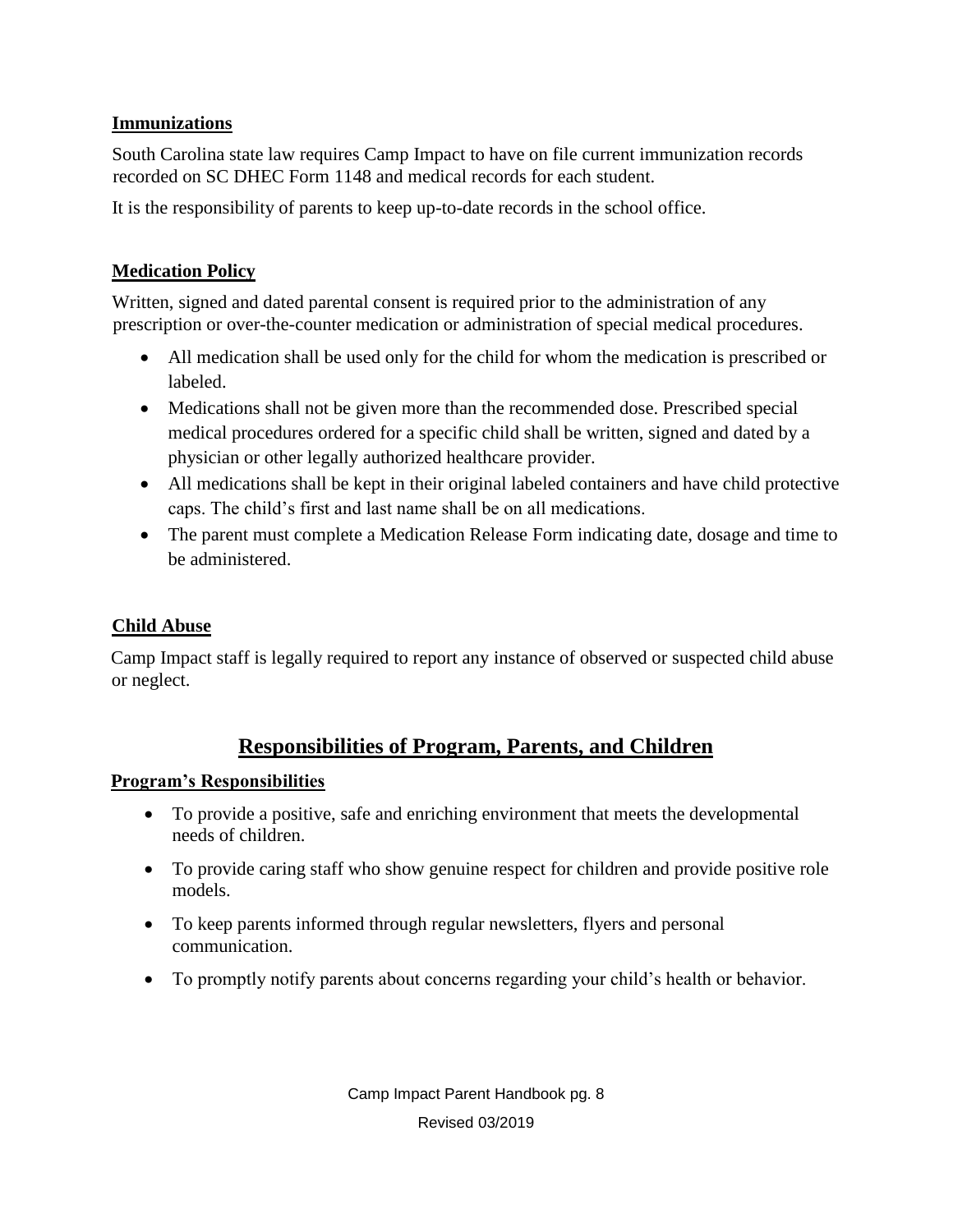#### **Parent's Responsibilities**

- To observe the rules and policies of Camp Impact.
- To share concerns with staff members about your child's behavior and work with staff to find an agreeable solution.
- To keep your child's file complete and up to date. **It is your responsibility to inform us immediately of any changes in your contact information.**
- To inform the camp staff when your child will not be in attendance.
- To inform the camp staff if someone else will be picking up your child or if your child will be picked up early.
- To read this handbook, newsletters and other communication sent home.

## **Child's Responsibilities**

- To observe the rules and policies of Camp Impact.
- To adhere to the Behavior Guidelines outlined in this handbook. To participate and have fun!

# **Behavior Guidelines and Discipline Policy**

Camp Impact wants your child(ren) to have a great time when they participate in the Camp program. We feel that it is our responsibility to engage the children in fun and meaningful group activities that give them a sense of belonging and freedom to express themselves. We understand that praise and positive reinforcement are effective methods of behavior management. We also understand that we must act as role models for the children by paying attention to their interests and treating them with respect and kindness. We will set clear guidelines for them and will be consistent in our interactions with them.

We will make every effort to help children understand acceptable and unacceptable behaviors; however, it is important that children enrolled in our camp are able to follow behavior expectations and to fully participate in program activities.

Parents/Guardians are required to inform Camp Impact in writing of any special circumstances that may affect the child's ability to participate fully and to stay within the guidelines of acceptable behavior – including behavioral problems, psychological, medical or physical conditions. In these circumstances, one-on-one counselors, provided by parents/guardians, are welcome in our program to help assist the child to participate and follow our behavior expectations.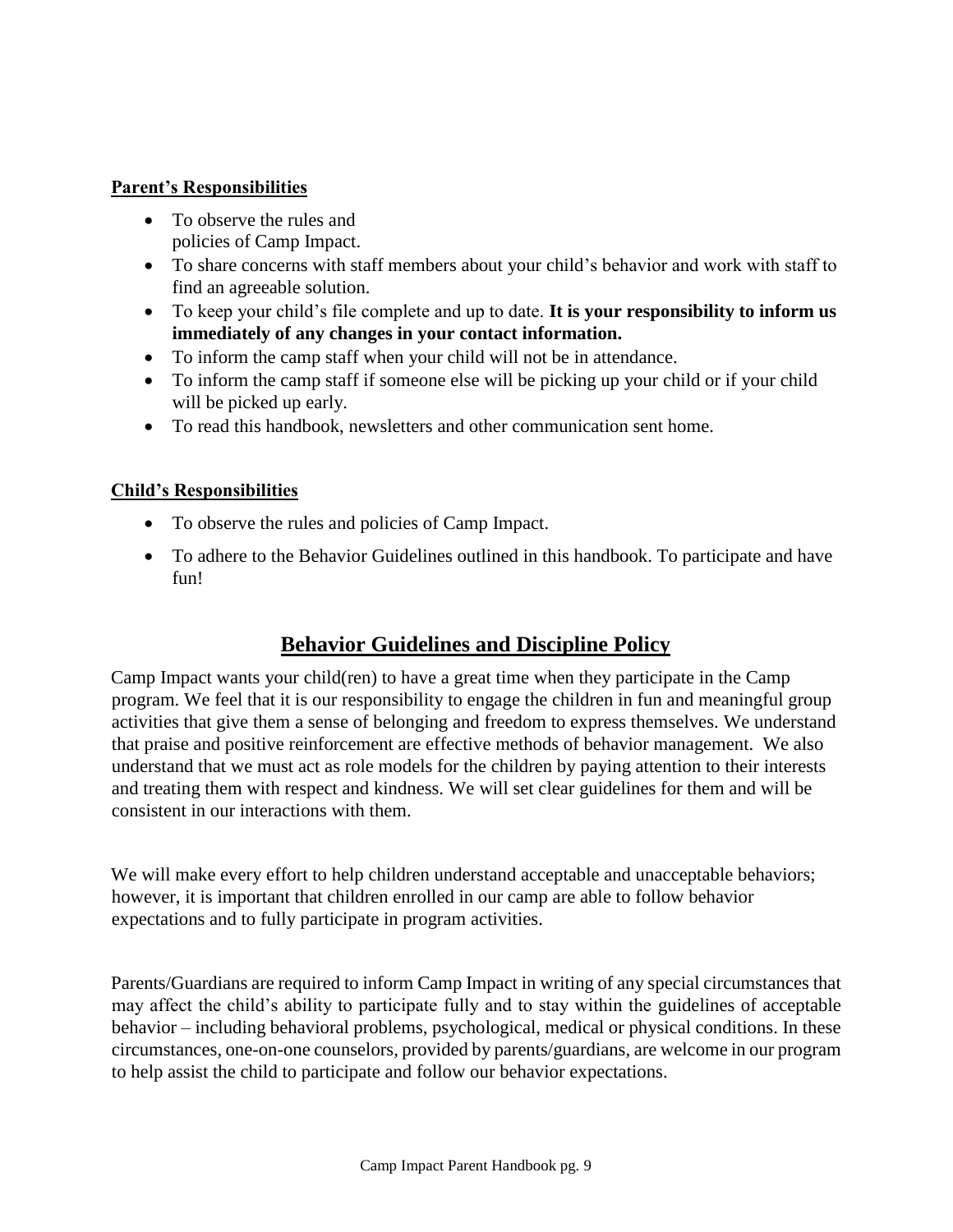#### **Behavior Expectations**

- Children must cooperate with staff and follow directions.
- Children must respect other children, staff, Camp Impact and its affiliates equipment and building, as well as outside properties visited.
- Children must stay with their designated group, adhering to our supervision requirements.
- Children must refrain from any behavior that threatens the safety or well-being of any staff person or child in our program, including themselves.

### **Threatening behaviors that are unacceptable include, but are not limited to:**

- Making fun of or insulting someone
- Making obscene gestures or comments
- Punching, kicking, slapping, biting or using physical violence of any kind
- Using foul language
- Taking someone's things or stealing
- Writing nasty things about someone; shouting at someone; gossiping about someone
- Inappropriate physical contact; violation of personal space; threatening someone with physical violence…
- Defacing property of Camp Impact

# **Discipline Policy**

# **Step One**

Children who fail to meet the stated behavior expectations, or who participate in unacceptable behaviors as described above, will be given a verbal warning by their group leader. At that time, staff will point out the unacceptable behavior, will discuss how this behavior affects others, and will offer suggestions for the child to use an alternative, positive behavior. Children will be guided in an age appropriate manner. Younger children may require more coaching than older children, who will only receive one verbal warning. Parents will be notified of behavior.

# **Step Two**

If a child continues to have difficulty with his or her behavior, the child's parent/guardian will be notified with an incident report and/or a phone call during program hours. The child will be asked to take responsibility for the behavior by describing the behavior to his or her parents/guardians. **We ask that parents assist us in helping children to be accountable for their own behaviors.** A child that admits to and takes responsibility for his or her mistakes is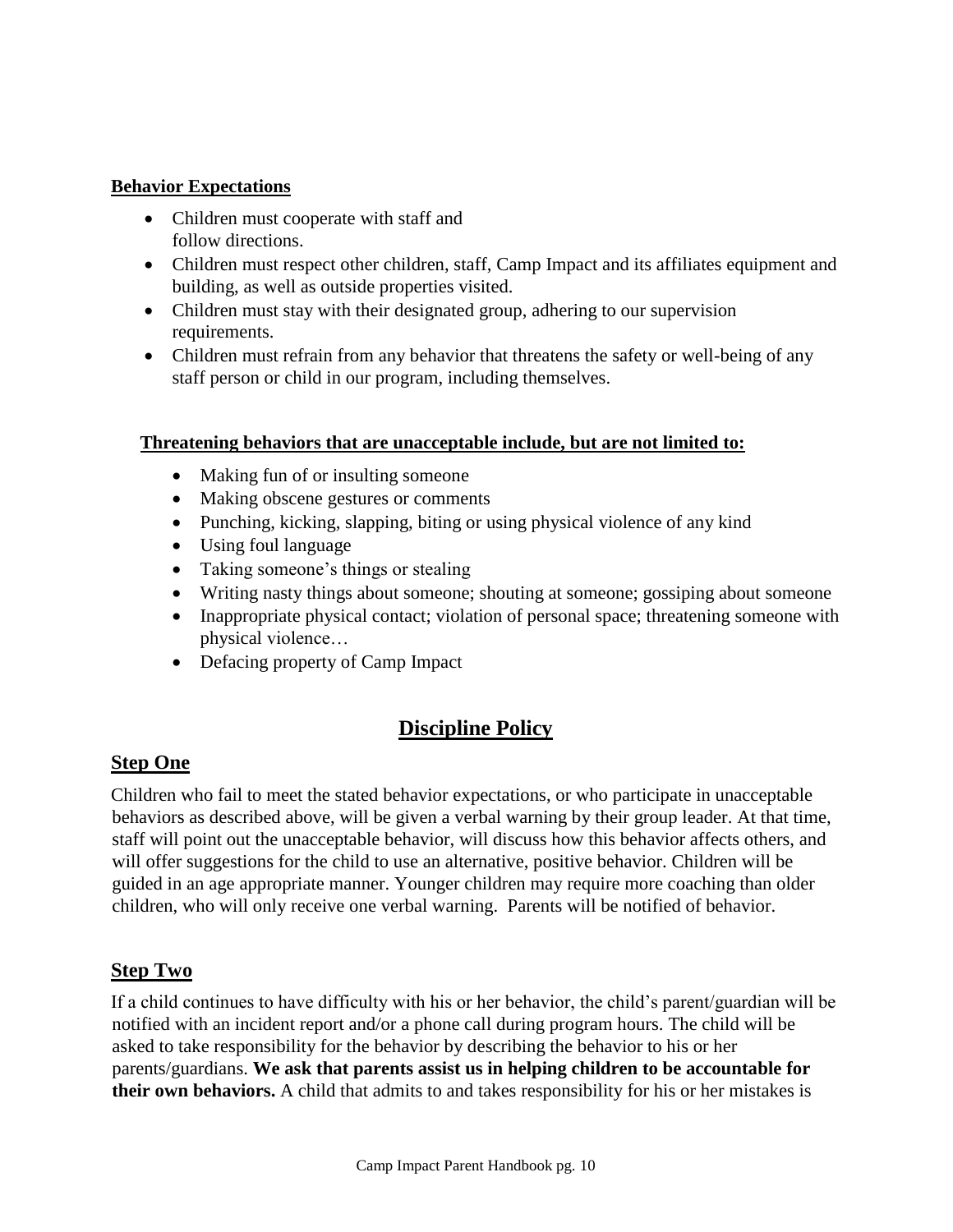taking a step toward changing the behavior. At this point, the child will help to decide on a consequence for the behavior that will be designed to help change the behavior while in our program. (For example, a child that throws a ball at someone's head may become a referee for that game in the future, making sure nobody breaks the rules; or the child may be asked not to participate in a favorite activity for a time.)

# **Step Three**

**If the child's behavior continues to be disruptive or threatening**, the child will be subject to suspension. Parents/guardians will be called immediately and asked to pick up the child right away. Depending on the nature of the event, the child may be dismissed for the remainder of the day or suspended for more than one day. Our staff will work closely with parents to help a child succeed in camp, however, it is ultimately the parents' responsibility to deal with any major difficulties that a child is having. If after repeated interventions and attempts to help a child learn positive behaviors, the child continues to be unable to function in a group environment, that child may be asked to leave our program permanently.

## **Behaviors that may lead to immediate dismissal, suspension or expulsion from our program include, but are not limited to:**

- o vandalism or destruction of property;
- o running away from designated group area;
- o theft etc.…
- o fighting or other violent or dangerous behavior; possession of a weapon of any kind;

# **Cancellation/Withdrawal and Refund Policy**

- Cancellations and withdrawals must be requested in writing to Rachel Johnson at rjohnson@harvestpointecdc.com
- Cancellations and withdrawals on or before June  $15<sup>th</sup>$ : full refund less \$35 registration. Any drops after June  $15<sup>th</sup>$  follow the below refund policy.
	- o Two FULL weeks prior to the week you are dropping 50% refund less \$35.00 registration.
	- o One FULL week prior to the week you are dropping: 25% refund less \$35.00 registration.
	- o Less than SEVEN days' notice results in no refunds of dropped week.
- Unused camp days cannot be refunded or substituted with additional camp days. No refunds, other than according to the above schedule, are given for vacations, sick days or other absences from camp.